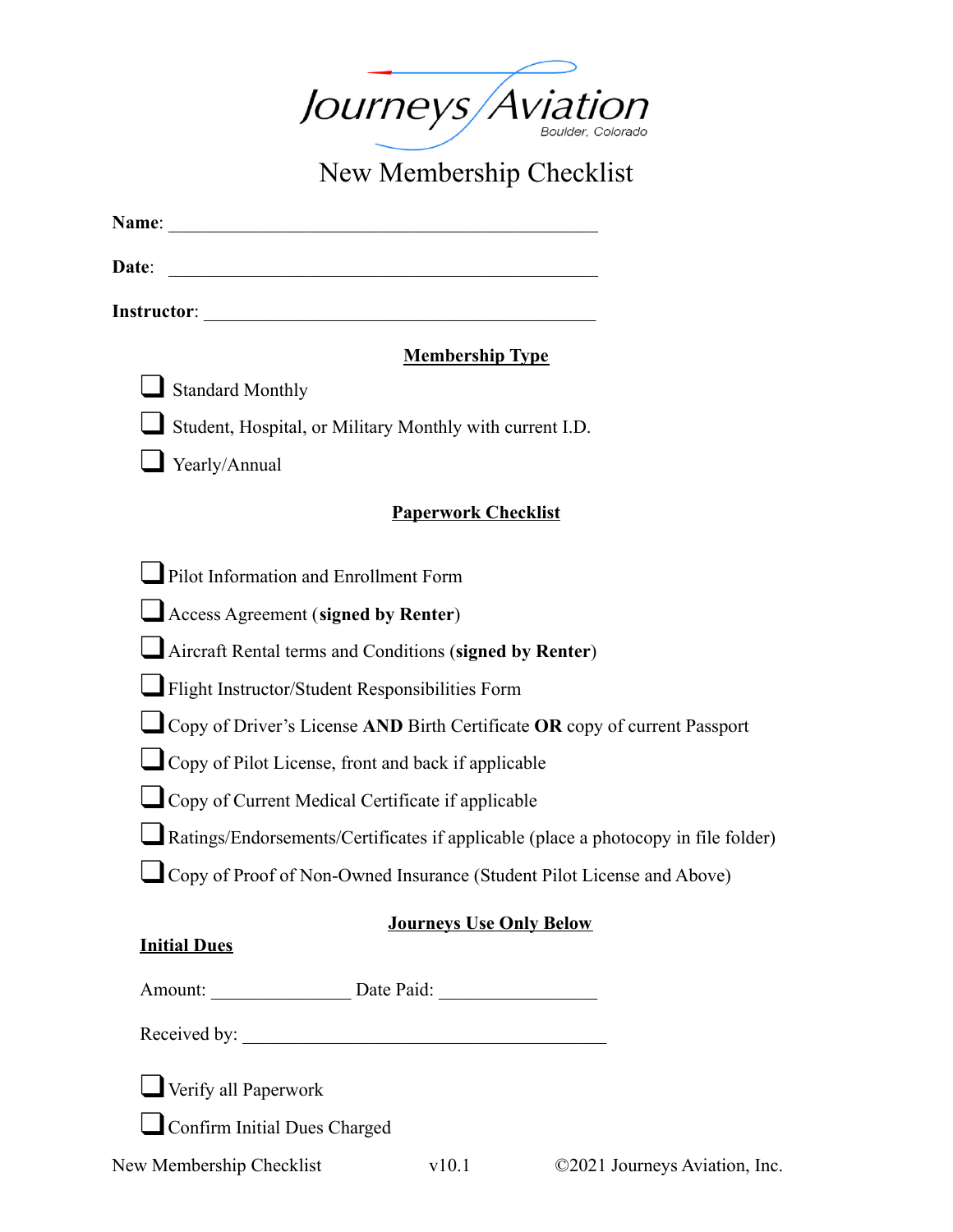Memorize Dues as Statement Charge

Enter Auto Dues Charging

Journeys Aviation

#### **Pilot Information and Enrollment Form**

| Today's Date: $\frac{1}{\sqrt{1-\frac{1}{2}}}\frac{1}{\sqrt{1-\frac{1}{2}}}\frac{1}{\sqrt{1-\frac{1}{2}}}\frac{1}{\sqrt{1-\frac{1}{2}}}\frac{1}{\sqrt{1-\frac{1}{2}}}\frac{1}{\sqrt{1-\frac{1}{2}}}\frac{1}{\sqrt{1-\frac{1}{2}}}\frac{1}{\sqrt{1-\frac{1}{2}}}\frac{1}{\sqrt{1-\frac{1}{2}}}\frac{1}{\sqrt{1-\frac{1}{2}}}\frac{1}{\sqrt{1-\frac{1}{2}}}\frac{1}{\sqrt{1-\frac{1}{2}}}\frac{1}{\sqrt{1-\frac{1}{$ |
|--------------------------------------------------------------------------------------------------------------------------------------------------------------------------------------------------------------------------------------------------------------------------------------------------------------------------------------------------------------------------------------------------------------------|
| First Name: Last Name: Last Name:                                                                                                                                                                                                                                                                                                                                                                                  |
| Phone: (Cell) (Work) (Home)                                                                                                                                                                                                                                                                                                                                                                                        |
|                                                                                                                                                                                                                                                                                                                                                                                                                    |
|                                                                                                                                                                                                                                                                                                                                                                                                                    |
| Address2:                                                                                                                                                                                                                                                                                                                                                                                                          |
|                                                                                                                                                                                                                                                                                                                                                                                                                    |
| Emergency Contact:                                                                                                                                                                                                                                                                                                                                                                                                 |
|                                                                                                                                                                                                                                                                                                                                                                                                                    |
|                                                                                                                                                                                                                                                                                                                                                                                                                    |
| Type (circle): None Student Private Commercial ATP                                                                                                                                                                                                                                                                                                                                                                 |
| Ratings (circle): SEL MEL Inst. CFI CFII CFI-Multi Rotorcraft Glider A&P                                                                                                                                                                                                                                                                                                                                           |
| DOB: /// Last Medical: /// / Class: 1 2 3                                                                                                                                                                                                                                                                                                                                                                          |
|                                                                                                                                                                                                                                                                                                                                                                                                                    |
|                                                                                                                                                                                                                                                                                                                                                                                                                    |
|                                                                                                                                                                                                                                                                                                                                                                                                                    |
|                                                                                                                                                                                                                                                                                                                                                                                                                    |
| How did you hear about Journeys Aviation?                                                                                                                                                                                                                                                                                                                                                                          |
|                                                                                                                                                                                                                                                                                                                                                                                                                    |

---Required to act as PIC in Journeys Aircraft---

New Membership Checklist v10.1 ©2021 Journeys Aviation, Inc.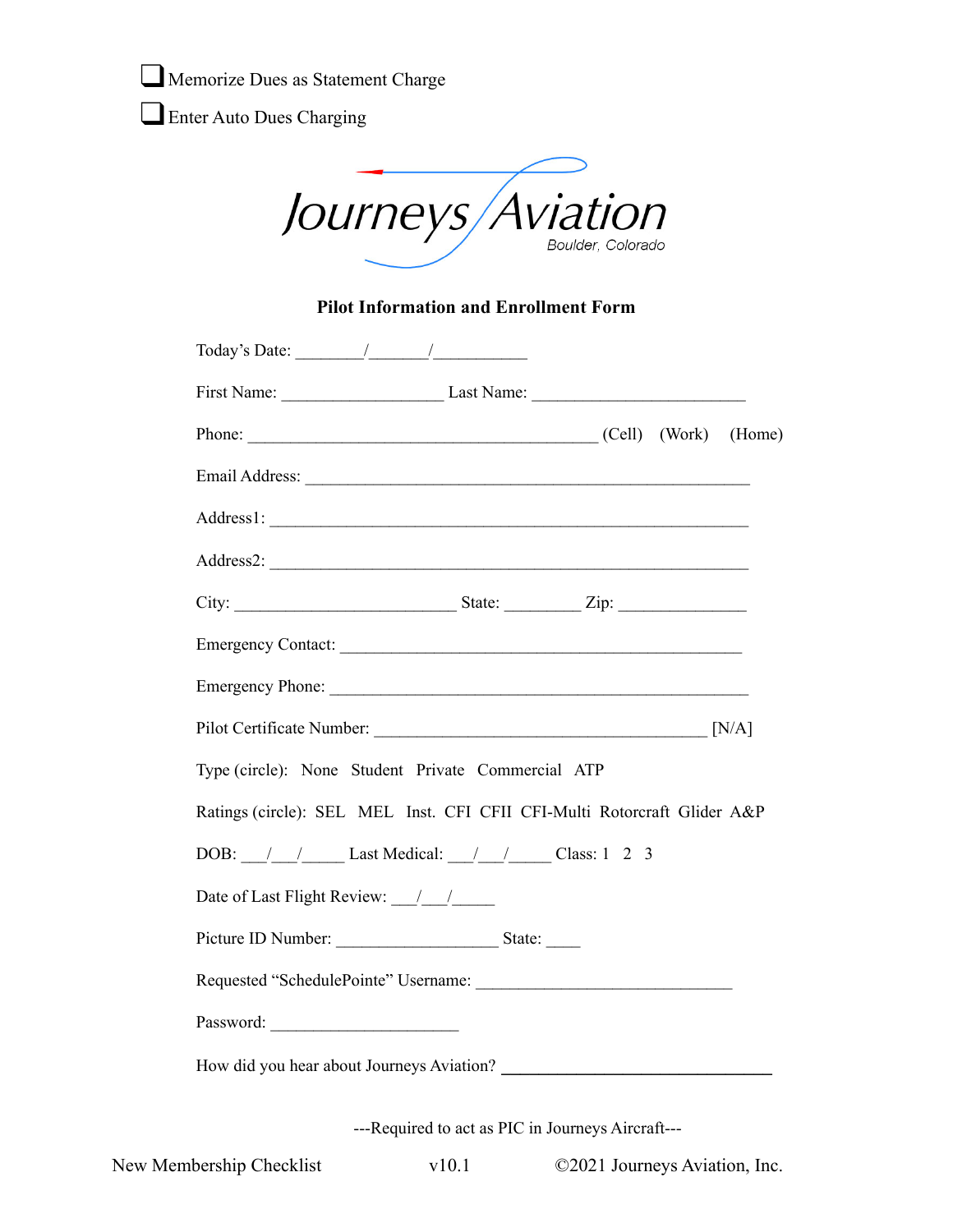Date of Non-Owned Aircraft Policy:  $\frac{1}{2}$ 

Non-Owned Aircraft Policy Co:  $\#$ :

*Journeys Aviatic* 

#### **Journeys Aviation, Inc.**

#### **Access Agreement**

I, the undersigned, understand and accept all costs and responsibilities associated with renting an aircraft, receiving flight instruction, and purchasing other goods and services of **Journeys Aviation, Inc., 3335 Airport Road, Boulder, CO 80301 (herein "Journeys")** as outlined below. This access agreement supersedes any prior agreement for rental of aircraft, access, and/or membership between Journeys and me. I agree to abide by the rules and policies of Journeys and the Federal Aviation Administration regulations. Such policies of Journeys may be posted on the Internet at www.journeysaviation.com/policies and include without limitation Journeys Aviation Safety Procedures and Practices and Journeys Aviation Renter and Student Policies.

- 1. I agree to be bound by the Journeys Aviation Aircraft Rental Terms and Conditions as "Renter."
- 2. I agree to keep a **valid credit card number** and other information on file with Journeys, and I authorize Journeys to charge the credit card account(s) I provide for any of my unpaid purchases of goods, services, and membership dues.
- 3. I understand that if my reservation for instruction is cancelled by me within 12 hours of the scheduled time, I may be charged a cancellation fee. The amount of the cancellation fee is equal to one hour of primary instruction. If I fail to show up for a scheduled reservation for instruction, the cancellation fee is equal to two hours of primary instruction. If I show up more than fifteen minutes late, or return the aircraft more than fifteen minutes late, I understand that I may be charged a late fee, which is subject to change.
- 4. I agree to pay any costs of collection including court costs and attorneys fees incurred by Journeys in an effort to collect amounts I owe Journeys.
- 5. I understand that Journeys' prices are subject to change. I understand that the aircraft fleet composition is subject to change.
- 6. I understand that access to pre-pay "block" discount rates for aircraft rental require prepayment in increments of \$1,000 or more by cash or check. This price program, like others, is subject to change.
- 7. I elect the following Membership grade **(initial one Membership grade)**:

Monthly Access The dues rate for Monthly Membership is \$35.00 per calendar month. I authorize Journeys to charge to my credit card at the beginning of each month. Dues may also be deducted from any available credit balance on my account in case my credit card is declined. **I agree to pay monthly membership dues for at least 60 days after joining or electing Monthly Membership.** My monthly membership and dues will continue until my written notice to Journeys terminating my Monthly Membership status. Monthly membership shall cover full calendar months. I may cancel my monthly membership status beginning the next calendar month anytime before the next month begins. I understand that monthly membership will be automatically selected upon signing this agreement if not otherwise selected.

Annual Access \_\_\_\_\_\_\_ The dues rate for Annual Membership is \$360 (for a savings of \$60.00 annually versus Monthly Membership). At the end of the year term, my membership will revert to Monthly New Membership Checklist v10.1 ©2021 Journeys Aviation, Inc.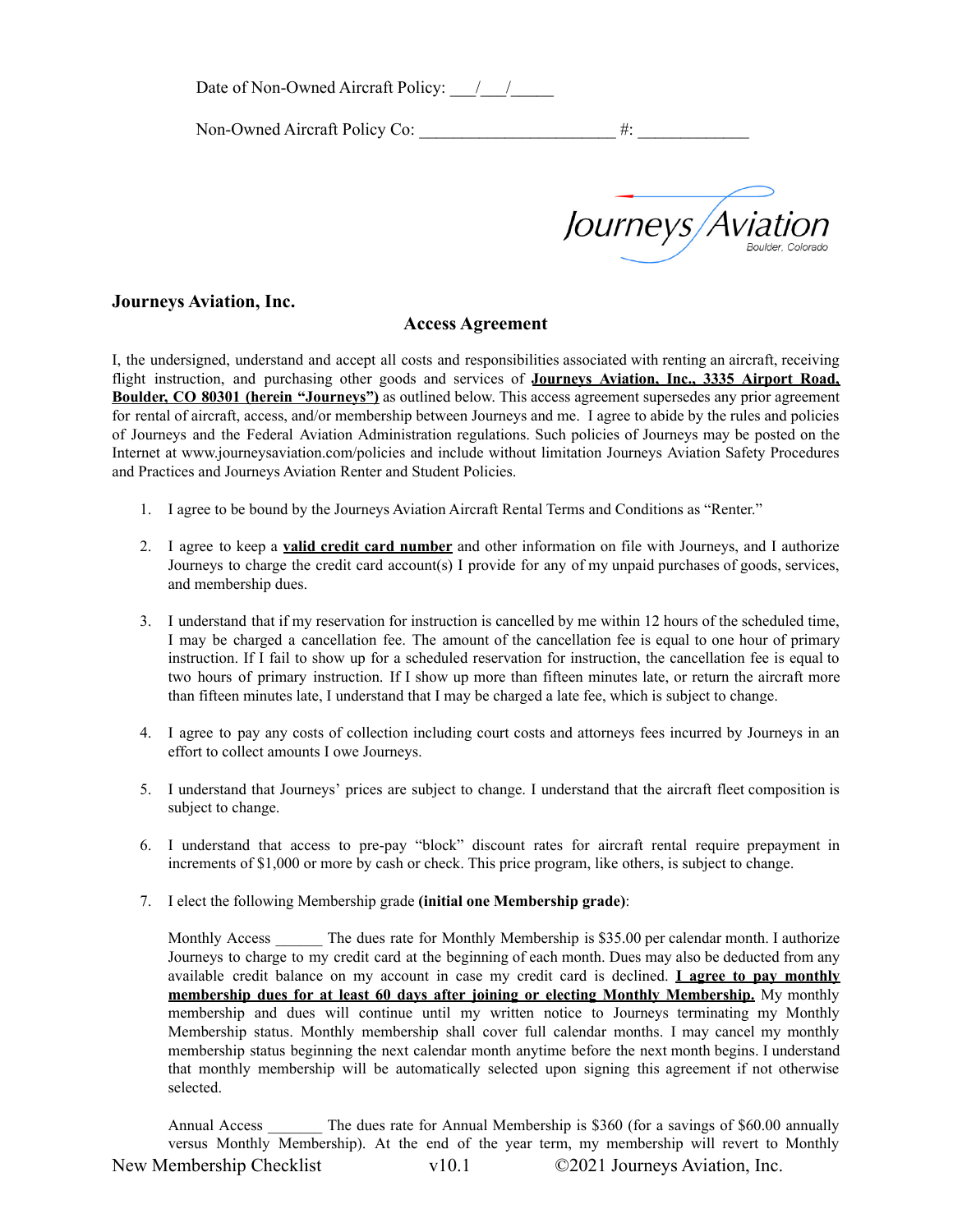Membership status unless I elect to renew under Annual Membership by notifying Journeys. Annual membership dues are not refundable.

- 8. Lagree that my liability for payment of dues may only be ended by my written notice to Journeys **Aviation, Attention: Accounting@journeysaviation.com.**
	- a. Verbal requests for membership status changes or terminations will not be honored.
	- b. I may provide written notice by U.S. Mail.
	- c. Emailed requests for membership status change are effective if and when they are acknowledged by return email from the general manager or accountant of Journeys.
- 9. I will only fly or operate those aircraft for which I am qualified and in which I have been properly checked out in and approved to fly by Journeys.
- 10. I will provide Journeys proof of my individual Non-Owned Aircraft insurance policy, and I will not operate Journeys aircraft as Pilot in Command without being covered by my own Non-Owned policy.

By requesting a termination or cancellation of membership, my status will be changed to that of Non-member. Should I subsequently reserve or rent an aircraft or purchase other products or services, this membership agreement will govern my purchase and conduct. If I make a written notice to terminate this agreement, the agreement will be terminated, and paragraphs 4, 11, 12, and 13 will survive termination.

The Term of this Membership Agreement is one year. The agreement shall automatically renew at its expiration for successive one-year terms unless otherwise terminated by Journeys or by me in accordance with this paragraph.

- 11. I agree not to disclose to third parties any customer lists, online reservation records, my login credentials for online reservations, or other internal business or training records of Journeys except for my own business or training records.
- 12. In exchange for access and membership privileges at Journeys, I release Journeys, their officers, staff, instructors, employees, and contractors (herein "released parties") from any liability incurred as a result of my membership and promise not to sue or make any claim against the released parties, whether or not my losses, injuries, suffering, or death was caused by their negligence, including improper action or failure to act. I further instruct my heirs, spouse, family members, legal representatives, and assigns to abide by my agreement with the released parties, including my promise not to sue.
- 13. I agree to indemnify and hold harmless the released parties from all claims, judgments, and costs, including attorney's fees, incurred in connection with any suits or claims brought as a result of my actions.
- 14. I agree not to denigrate, disparage, or otherwise cast a negative image of Journeys in any way in print, video, or social media, travel websites, business information websites, or on the internet in general.

| Full Name:                                                                                                                                                                                                                         |       |                               |  |
|------------------------------------------------------------------------------------------------------------------------------------------------------------------------------------------------------------------------------------|-------|-------------------------------|--|
| Address: <u>New York: Address:</u> New York: 2008. The Contract of the Contract of the Contract of the Contract of the Contract of the Contract of the Contract of the Contract of the Contract of the Contract of the Contract of |       |                               |  |
|                                                                                                                                                                                                                                    |       |                               |  |
|                                                                                                                                                                                                                                    |       |                               |  |
| Credit Card Billing Address (if different from above)<br>Journeys Aviation, Inc. has my authorization to keep this card on file.                                                                                                   |       |                               |  |
| Signature:                                                                                                                                                                                                                         |       | Date:                         |  |
| New Membership Checklist                                                                                                                                                                                                           | v10.1 | ©2021 Journeys Aviation, Inc. |  |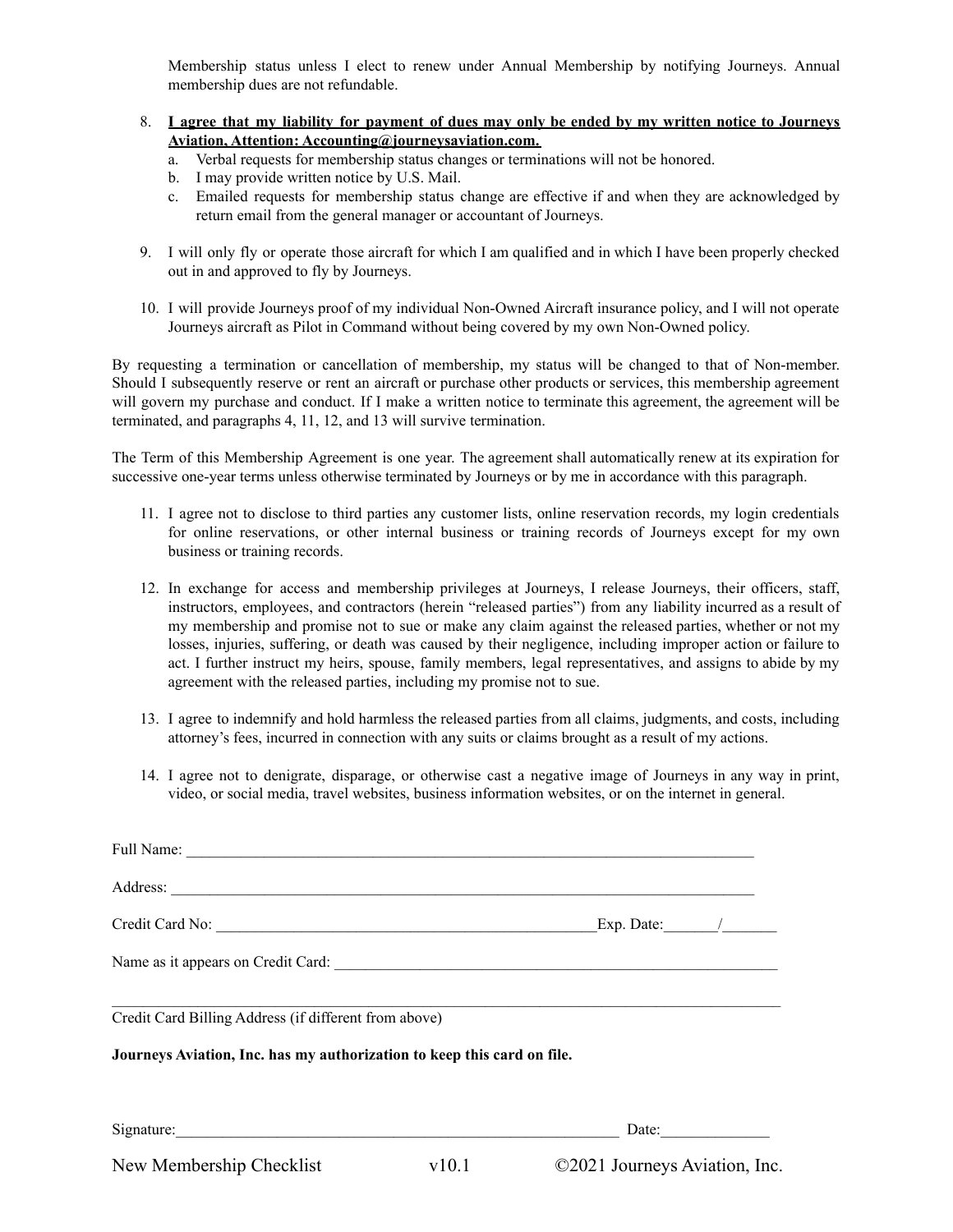I instruct Journeys to contact this person(s) in case of emergency:

Emergency Contact :

Emergency Contact Phone Number: \_\_\_\_\_\_\_\_\_\_\_\_\_\_\_\_\_\_\_\_\_\_\_\_\_\_\_\_\_\_\_\_\_\_\_\_\_\_\_\_\_\_\_\_\_\_\_\_\_\_\_\_\_\_

I have / have not (circle one) had an aircraft accident or incident (as defined by the Federal Aviation Administration (FAA) regulations) within the past 15 years? If "have," please describe:

I have / have not (circle one) had an FAA certificate or rating issued to me suspended or revoked? If "have," please describe:

I certify that all of my statements on this Access Agreement are true, correct, complete, and made in good faith.

| Signature / Date: |  |
|-------------------|--|
|                   |  |

Signature / Date: \_\_\_\_\_\_\_\_\_\_\_\_\_\_\_\_\_\_\_\_\_\_\_\_\_\_\_\_\_\_\_\_\_\_\_\_\_\_\_\_\_\_\_\_\_\_\_\_\_\_\_\_/\_\_\_\_\_\_\_\_\_\_\_\_\_\_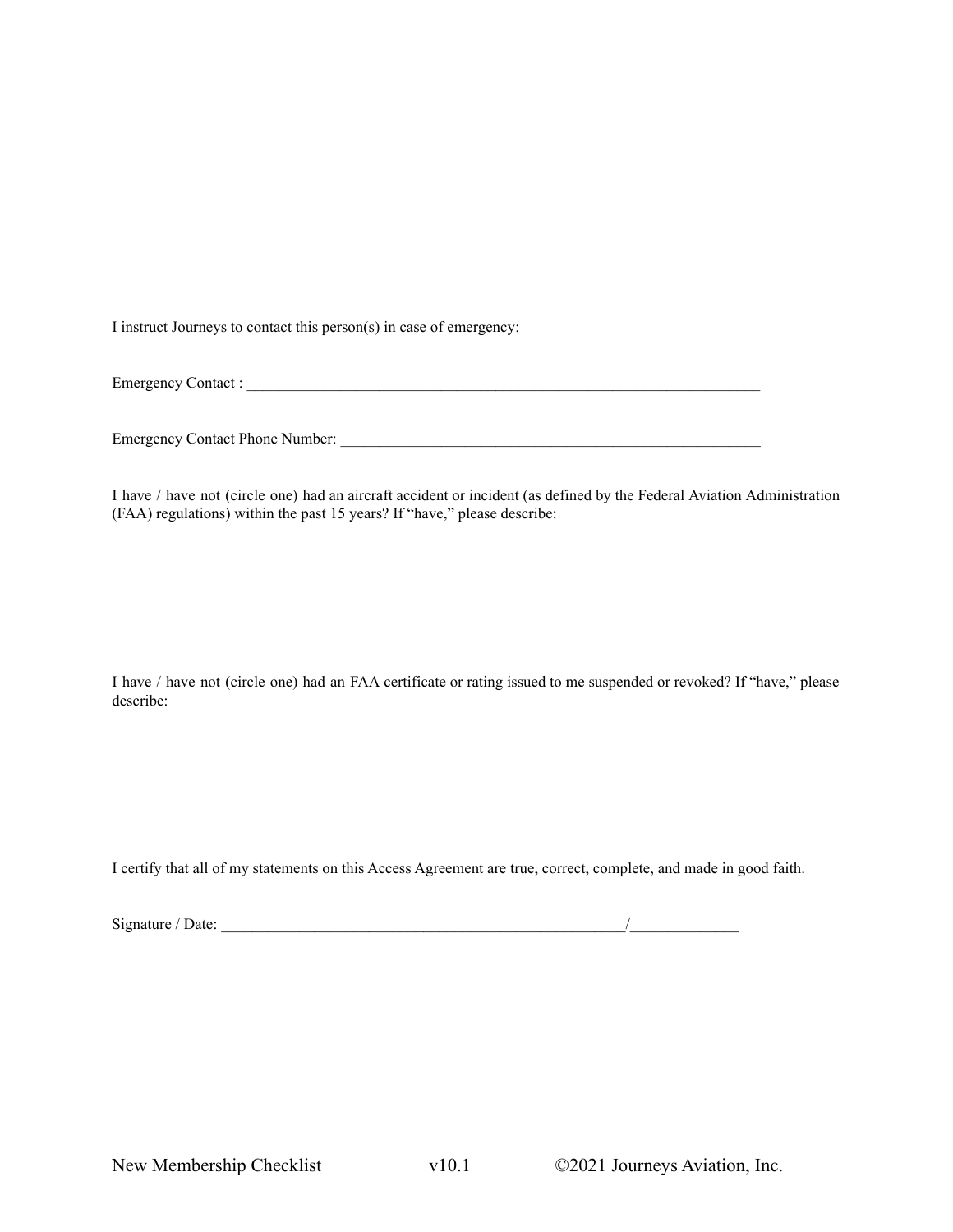

### **Journeys Aviation, Inc. Aircraft Rental Terms and Conditions**

These Journeys Aviation Aircraft Rental Terms and Conditions (the "Rental Terms") govern the rental of aircraft and associated services at Journeys Aviation, Inc. (herein "Journeys"). The Renter agrees to accept these terms as a condition to renting aircraft at Journeys.

- 1. **Rental of Aircraft.** These Rental Terms shall apply every time Renter uses an aircraft owned, marketed or operated by Journeys.
- 2. **Rental Period.** A "Rental Period" shall commence upon Renter's receipt of the aircraft keys and shall continue until the keys and aircraft are returned to Journeys. Renter is responsible for returning the aircraft to Journeys. In the event maintenance or repair problems arise during the Rental Period, Renter may not abandon the aircraft unless pre-authorized by the General Manager, or Chief Instructor, or an owner of Journeys. Renter is responsible for his/her own cost of transportation from the point of abandonment. In the case of an authorized abandonment for maintenance or repair problems, then Journeys will be responsible for aircraft return; otherwise Renter shall be responsible for returning aircraft to Journeys.
- 3. **Rental Fee.** Renter shall pay Journeys a rental fee for Renter's use of the aircraft according to the prices and policies posted at Journeys. Such rental fee shall be payable immediately following the Rental Period. Journeys is hereby authorized to charge Renter's credit card(s) for any rental fees, flight instruction fees, or merchandise or other service costs if such purchases are left unpaid immediately following delivery or use of such products and/or services. If Renter's account is unpaid and Journeys elects to commence collection actions of any kind, Renter shall pay Journeys for all costs of collection including attorneys' fees, court costs, collection agency fees, interest accruing at a rate of 18% per annum, and any other costs of collection or enforcement.
- 4. **Route.** The aircraft shall be flown only within the 48 contiguous United States and Canada during the Rental Period
- 5. **Sole Pilot.** Renter shall be the sole pilot of the aircraft during the Rental Period. Notwithstanding the forgoing:
	- a. Renter may receive flight instruction from a Journeys employee flight instructor whose time during the flight is being billed by Journeys, or a Journeys-approved independent contractor flight instructor.
	- b. During the Rental Period, another Journeys member (herein "Additional Pilot") may act as a pilot in command. The Additional Pilot shall be bound by the terms of his or her Membership Agreement. The Renter and Additional Pilot(s) agree to be jointly and severally liable for damages

New Membership Checklist v10.1 ©2021 Journeys Aviation, Inc.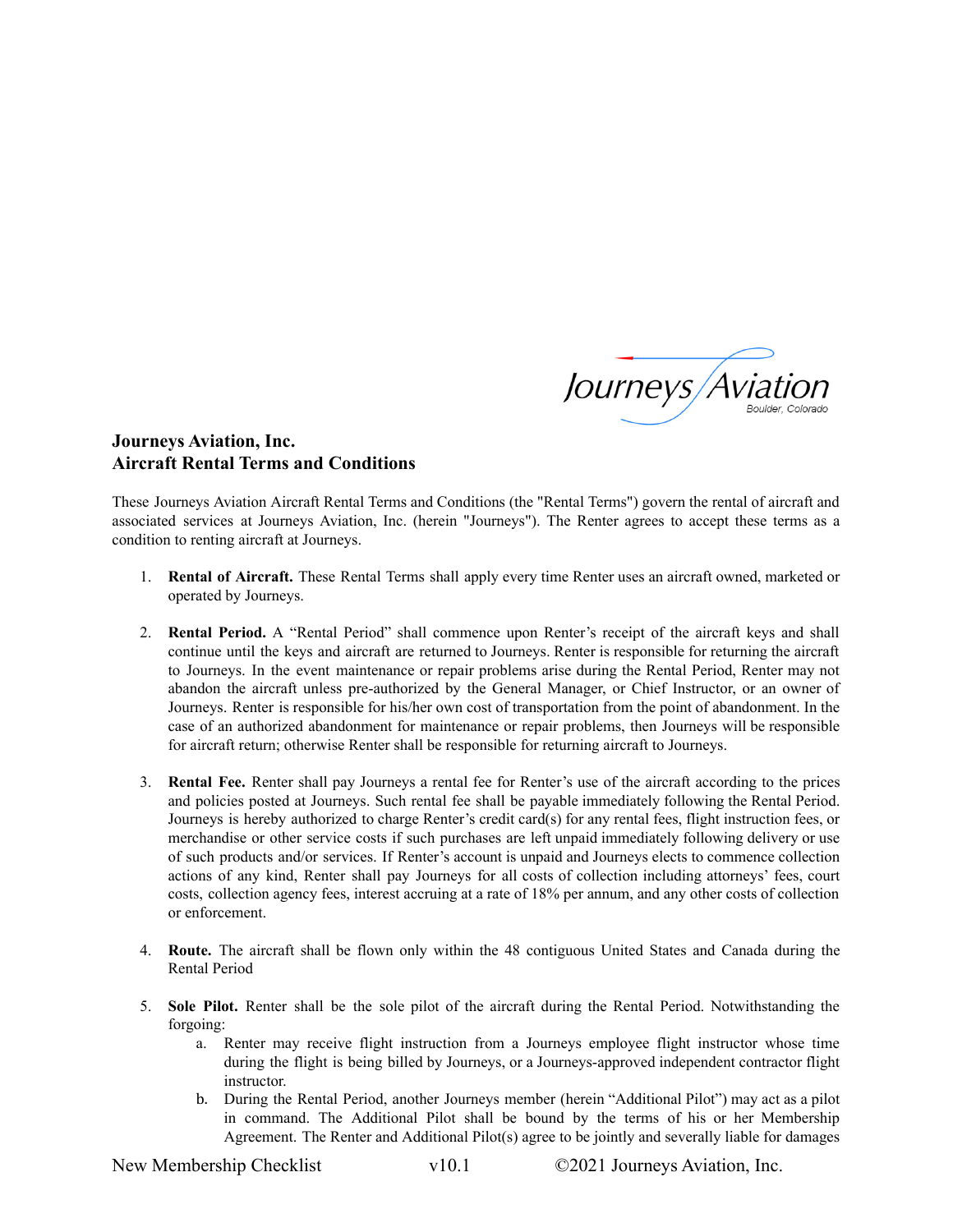or injuries occurring during the Rental Period if at any time during Rental Period the Additional Pilot(s) acts as pilot in command. Journeys employee flight instructors providing flight instruction shall not be considered Additional Pilots for this paragraph. The aircraft shall be operated in accordance with Journeys' policies and procedures.

- c. The Renter will fly the aircraft only from the left seat except and unless Renter is receiving instruction toward a flight instructor certificate from Journeys, and in this case another qualified pilot must be acting as safety pilot from the left seat, unless otherwise approved in writing by Journeys. At all times, Renter shall abide by the policies and procedures of Journeys that Renter acknowledges receipt thereof.
- 6. **Certificates and Logs.** Renter must hold valid current FAA pilot and medical certificates and, except in the case of student pilots shall meet the FAA's requirements of a flight review. Renter agrees to log all flight time required to meet currency regulations, and Renter agrees to allow Journeys to inspect their flight logs at any time upon request.
- 7. **Currency.** Renter shall abide by Journeys current experience requirements in documents cited herein including the following: Renter shall have logged flight time at Journeys within 90 days prior to any flight in order to fly without a Journeys flight instructor. Unless Renter has flown at Journeys, a currency flight review with a Journeys CFI is required.
- 8. **Pre-flight/Inspection.** Renter certifies that he/she shall, prior to takeoff, inspect the aircraft as prescribed by the manufacturer and the FAA, determine that the aircraft is airworthy, and determine that the fuel and oil on board the aircraft is sufficient for its intended use and operation. It is the responsibility of Renter to notify Journeys of any reasonably discoverable pre-existing damage to the aircraft prior to operating the aircraft. If such damage is not brought to Journeys' attention by Renter and such damage is not printed on Renter's dispatch sheet squawk report, then Journeys may assume such damage occurred during a Rental Period, and damage shall be the responsibility of Renter.
- 9. **Checklists.** Renter shall use either the Journeys provided, or the aircraft manufacturer's recommended pre-takeoff, cruise and pre-landing checklists.
- 10. **Weather.** Renter shall obtain weather reports or forecasts for the proposed route prior to commencing a flight. Renter may operate the aircraft under visual flight rules if and only if present and forecasted aviation weather reports indicate that basic visual flight rule weather minimums are and will be met for the route of flight. Instrument flight rule operations by Renter must be conducted in accordance with FAA regulations.
- 11. **Runways.** Renters shall use only established hard-surfaced runways except when authorized by Journeys Management prior to such use, or in cases of emergencies.
- 12. **Compliance with Laws**. Renter shall file an ICAO flight plan for any cross-country flights outside of Colorado. The aircraft shall be operated only in accordance with all federal, state, and local air regulations and laws.
- 13. **Prohibited Activities.** The aircraft shall not be used (a) to carry persons or property for hire; or (b) in any race, test, contest or acrobatics, except that aerobatics instruction may be conducted in such aircraft as are designated as acrobatic aircraft by the FAA and by Journeys. Journeys may provide written waivers to allow certain prohibited activities.
- 14. **Condition of Aircraft.** Renter hereby acknowledges that Journeys is not the manufacturer of the aircraft or the manufacturer's agent, and that Journeys makes no warranty or representation, either express or implied, as to the fitness, workmanship, design, condition, or merchantability of the aircraft, its fitness for any particular purpose, or the quality or capacity of the material in the aircraft.
- 15. **Renter's Non-Owned Aircraft Insurance Requirement.** All Renters of Journeys aircraft holding a Student Pilot or more advanced Pilot Certificate are required to carry current non-owned aircraft "renters" insurance to provide additional personal protection for both liability and aircraft damage in the **minimum**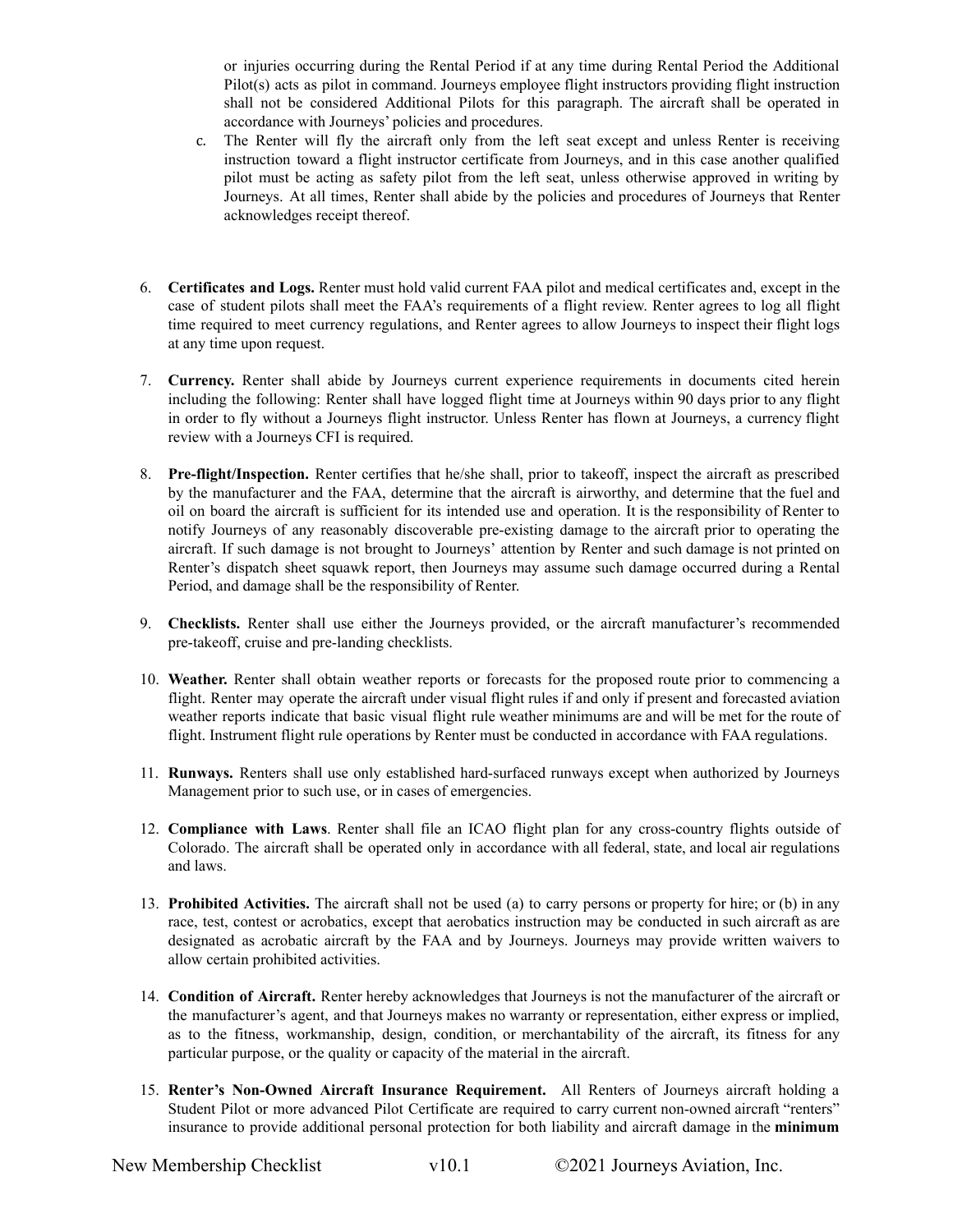**coverage amount of \$250,000 / \$25,000 Bodily Injury and Property Damage liability, \$1,000 Medical, and \$25,000 Aircraft Physical Damage**. Journeys recommends purchasing higher limits such as \$500k / 50K Liability, \$3K Medical, and \$25K Aircraft Damage. Non-owned aircraft coverage can be procured through multiple sources including AOPA, EAA, AVEMCO www.avemco.com/ja09 or Journeys insurance broker Southwest Aviation Insurance, [www.southwestaviation.com.](http://www.southwestaviation.com) Coverage can be bound online in a short amount of time at the FBO if needed.

- 16. **Damage Responsibility.** At the termination of the Rental Period, Renter shall return the aircraft to Journeys in the same condition as when received. Renter acknowledges that renting an aircraft always carries some risk of financial loss due to the cost of the equipment, its complexity, weather and other factors, and the fact that machinery and pilots do fail from time to time.
	- a. **If damage to aircraft occurs for any reason whatsoever during the Rental Period, including damage that occurs through no fault of the Renter, Renter shall be liable to Journeys Aviation for the first \$3,000 of damage to any single-engine rented aircraft and for the first \$8,000 of damage to any twin-engine rented aircraft,** except as provided in paragraph 16 b. wherein liability of Renter is not limited. Damage includes but is not limited to damage caused by pilot error, weather, and loss due to wear, tear, deterioration, freezing, mechanical, structural, hydraulic, pneumatic, or electrical failure or malfunction.
	- b. The **\$3,000 limitation and \$8,000 limitation** of liability on Renter's part set forth in 15 a. **does not apply to any of the following:**
		- i. To cases of Renter's gross negligence or willful misconduct;
		- ii. To any liability Renter assumes;
		- iii. When the aircraft is:
			- 1. Operated with Renter's knowledge and consent for either an unlawful purpose or for a purpose not within Journeys' approved use.
			- 2. In flight when a special permit or waiver is required by the FAA unless pre-approved by Journeys owners, general manager, or chief instructor;
			- 3. Piloted by anyone other than Renter or a Journeys employee flight instructor whose time during the flight is being billed by Journeys, or a Journeys-approved independent contractor flight instructor.
		- iv. In flights where aircraft is used for:
			- 1. Aerial advertising, towing, or any other commercial purpose;
			- 2. Hunting, herding, or spotting of animals of any kind including bird and fish;
			- 3. Patrol or surveillance of any kind including power lines, pipelines, traffic or fires;
			- 4. Flight instruction except flight instruction provided by a Journeys employee whose time during the flight is being billed by Journeys, or a Journeys-approved independent contractor flight instructor;
			- 5. Skydiving or parachuting;
			- 6. Closed course racing; or
			- 7. Commercial transportation of persons or property.
		- v. In flights where Renter is a Student Pilot and is pilot-in-command:
			- 1. When there is a passenger in aircraft and the passenger is not a Journeys approved certified flight instructor; or
			- 2. When the Student Pilot is not under the direct supervision of a Journeys certified flight instructor for the flight involved.
		- vi. If Renter breaches these Rental Terms or owes Journeys more than \$50.00 and does not pay such amounts due within seven (7) days following the rental period.
	- c. **Renter Liability for Other Than Aircraft Damage.** Renter may be held responsible for damage to persons and property other than rented aircraft. Journeys carries insurance primarily for the benefit of Journeys Aviation, Inc, its owners and employees. This policy does not necessarily provide any coverage to the renter, who may be held responsible for not only the Journeys' deductible, but for all damage and liability which was caused in part or in full by the renter's negligence. Journeys' insurer has **NOT** waived its rights of subrogation against Renter. Per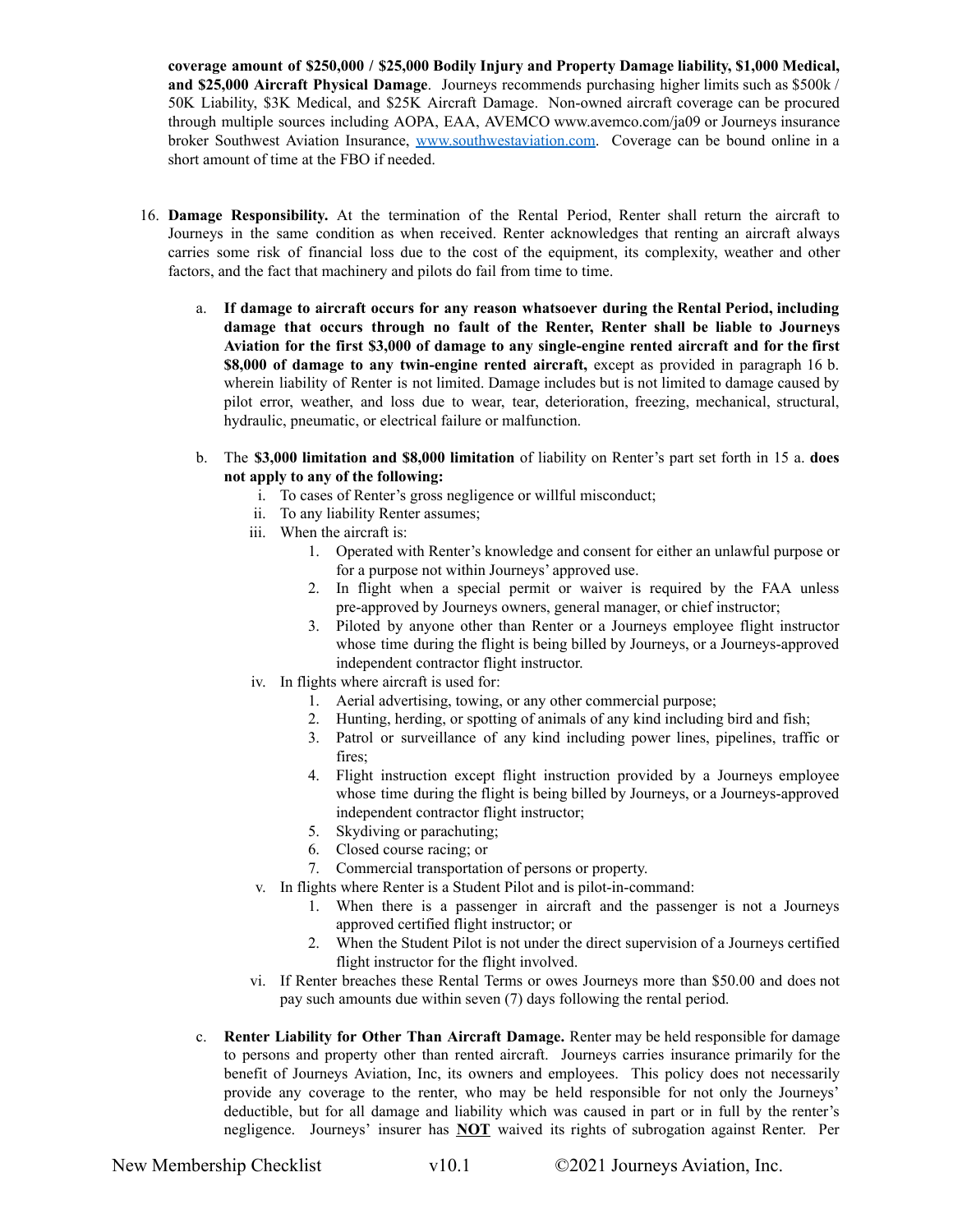Paragraph 15, Journeys requires a minimum non-owned aircraft policy be held by all pilots before flying a Journeys aircraft, and recommends that all pilots consider higher than minimum coverage.

- 17. **Clean-up fees.** A fee of \$100.00 (or higher, if deemed necessary by the General Manager) shall be payable by Renter if an aircraft is returned excessively/unusually dirty (examples: pet hair, spilled drinks/food, excessive trash, stickers on windows, the presence of bodily fluids, etc.). Renter agrees to return aircraft with all trash removed and to assist in cleaning aircraft wind screens and leading edges of accumulated bugs, oil, and other material as may accumulate.
- 18. **Emergency Repairs.** Emergency repairs shall be defined as repairs to the aircraft, which, due to statute, regulations, mechanical failure, or damage should be made to the aircraft before further flight. Should the aircraft require emergency repairs, Renter shall comply with the following procedures: (a) contact Journeys' owner, Chief Flight Instructor, or General Manager for instructions; (b) if no contact can be made and repair can be accomplished for one hundred fifty dollars (\$150.00) or less, Renter may authorize and make payment for the repairs. Renter shall be reimbursed for monies expended unless the expenditure is Renter's responsibility under this Agreement. Under no circumstances may Renter authorize repairs to the aircraft unless the above procedure is followed and the conditions met. Under no circumstances shall the aircraft be flown by Renter without repair if doing so would violate any governmental statute or regulation or compromise the safety of the Renter, his/her passengers, or the aircraft.
- 19. **Accidents.** Renter agrees to report to Journeys any accident, mishap, incident, or physical damage to the aircraft as soon as practicable, but in no case later than twenty-four hours after its occurrence. The Renter shall not in any manner aid any claimant but shall cooperate fully with Journeys' aviation insurance company in all matters connected with the investigation and defense of any claim or suit.
- 20. **Alterations.** Renter agrees not to make any additions, alterations, or improvements to the aircraft.
- 21. **Indemnity.** Renter agrees to release, indemnify and hold Journeys, its officers and employees harmless from and against any and all liabilities, damages, business interruptions, delays, losses, claims, judgments of any kind whatsoever including all costs, attorney's fees, and expenses incidental thereto which may be suffered by or charged to Journeys by reason of any loss of or damage to any property or injury to or death of any person arising out of or by reason of any breach, violation or non–performance by Renter of any covenant or condition of the Rental Terms or by any act or failure to act of Renter. Without limiting the above, Renter shall pay all fines, penalties, forfeitures, court costs and other expenses for parking, landing fees or other legal violations assessed against Journeys, the aircraft, aircraft owner, or Renter with respect to the use of the aircraft during the Rental Period.
- 22. **Force Majeure.** Journeys shall not be liable for its failure to perform under these Rental Terms or for any loss, injury, damage or delay of any nature whatsoever resulting therefrom caused by any act of god, fire, flood, accident, strike, labor dispute, riot, insurrection, war or any other cause beyond Journeys' control.
- 23. **Disclaimer of Liability.** Journeys hereby disclaims, and Renter hereby releases, Journeys from any and all liability, whether in contract or tort (including liability for strict liability and negligence), for any loss, damage, or injury of any nature whatsoever sustained by Renter, its employees, agents, or invitees during the term of these Rental Terms, unless such loss, damage, or injury is caused by Journeys' gross negligence or intentional, willful misconduct. In addition, the parties hereby agree that under no circumstances shall Journeys be liable for indirect, consequential, special or exemplary damages, whether in contract or tort (including liability for strict liability and negligence), such as but not limited to, loss of revenue or anticipated profits or other damage related to the renting of the aircraft under these Rental Terms.
- 24. **Agents.** Certain flight instructors approved as flight instructors at Journeys may be independent contractors to Renter and are not employees or agents of Journeys. Such instructors are identifiable as such if they are named on Journeys' website as "independent instructors" and if their services are billed by instructor directly to Renter and not billed by Journeys to Renter. There is no agency relationship, either express or implied, between such non-employee flight instructors and Journeys.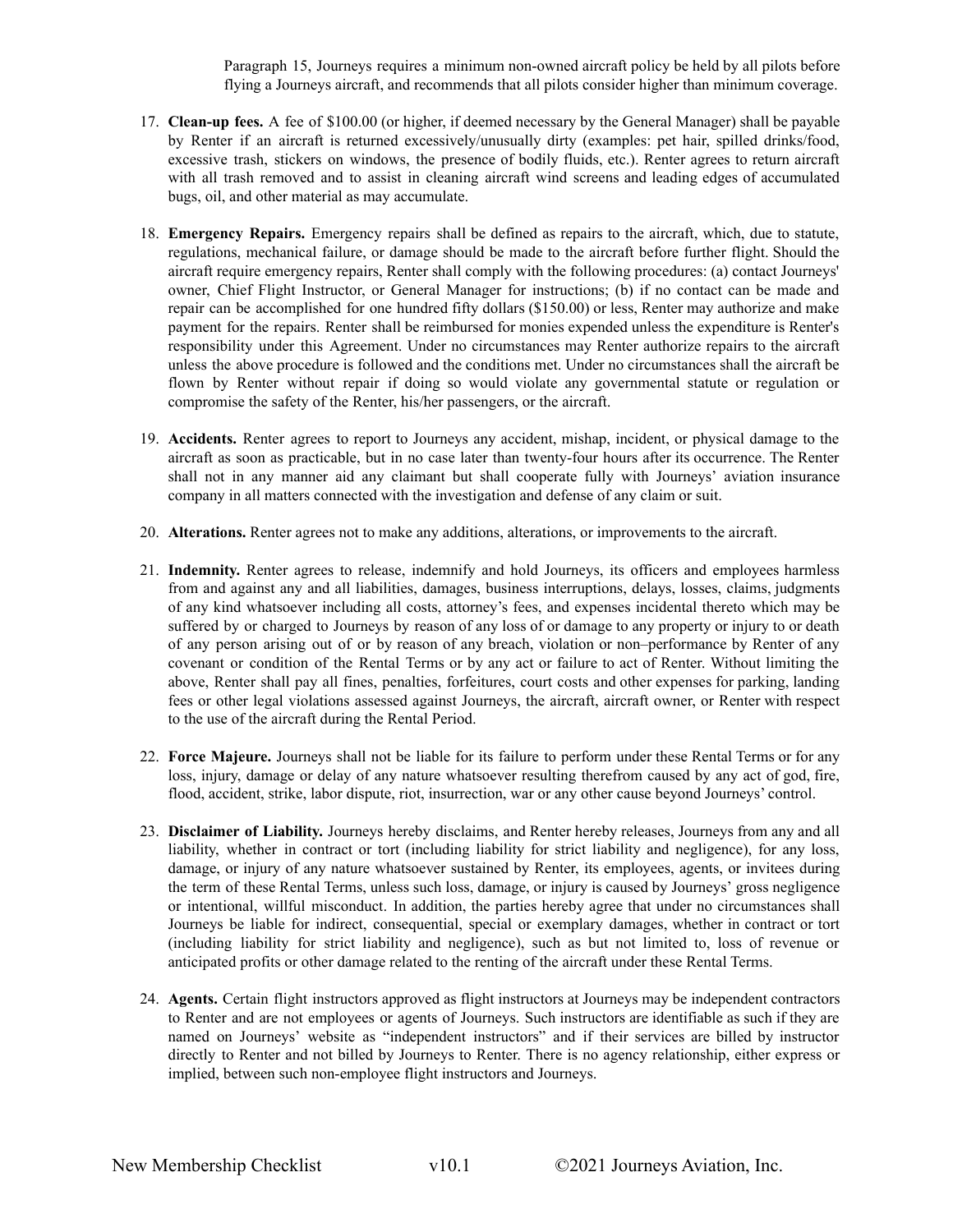- 25. **Exclusive Relationship for Employed Instructors.** Renter warrants and represents that he/she shall accept no paid or unpaid ground or flight instruction from Journeys-employed instructors except that which is billed by Journeys to Renter.
- 26. **Sublease/Assignment.** Renter agrees not to sublease the aircraft or to assign these Rental Terms. Neither these Rental Terms nor the Agreement are assignable by Renter.
- 27. **Default.** If the Renter defaults in the performance of any of his/her obligations under these Rental Terms, Journeys reserves the right to cancel these Rental Terms and to take possession of the aircraft at any time and any place without notice. Exercise by Journeys of either or both of the rights specified above shall not prejudice Journeys' right to pursue any other remedy in law or equity. Renter agrees to bear all expenses incurred in flying or transporting aircraft back to either Rocky Mountain Metropolitan Airport or Boulder Municipal Airport.
- 28. **Governing Law.** These Rental Terms shall be construed in accordance with the laws of the state of Colorado. Actions brought hereunder shall be in Boulder County Colorado. The parties agree to settle disputes of less than \$5,000 in Boulder County, Colorado small claims court and agree to settle disputes of \$5,000 or more according the rules of the American Arbitration Association. Any judgment under such arbitration may be entered into any court of competent jurisdiction for enforcement.
- 29. **Remedies Cumulative.** The rights and remedies with respect to any of the terms and conditions of these Rental Terms shall be cumulative and not exclusive and shall be in addition to all other rights and remedies available to either party in law or equity.
- 30. **Amendments.** These Rental Terms may be modified by written notice of Journeys to Renter at Renter's address provided herein or at such other address as is on the most recent two invoices presented to Renter. Such changes shall become effective as set forth in the notice or 15 days after mailing, whichever is later. Renter may elect to terminate these Rental Terms in writing if Renter does not accept changed terms.
- 31. **Waiver.** The waiver by either party of any covenant or condition of these Rental Terms shall not thereafter preclude such party from demanding performance in accordance with the terms hereof.
- 32. **Successors Bound.** These Rental Terms shall be binding on and shall inure to the benefit of the heirs, legal representatives, successors and assigns of the parties hereto.
- 33. **Severability.** If a provision hereof shall be finally declared void or illegal by any court or administrative agency having jurisdiction over the parties to these Rental Terms the entire Rental Terms shall not be void but the remaining provisions shall continue in effect as nearly as possible in accordance with the original intent of the parties.

Signature / Date: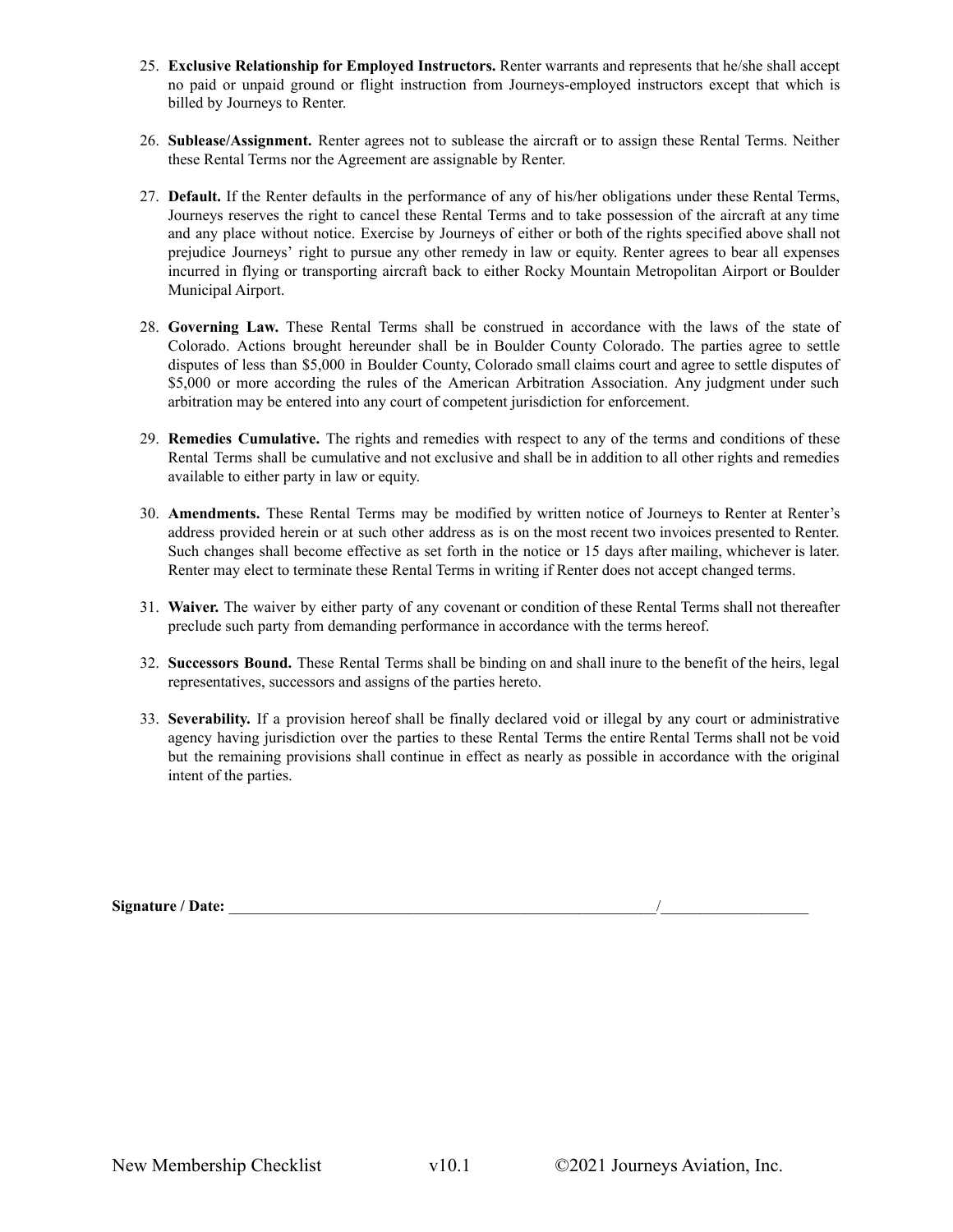

## **Flight Instructor / Student Responsibilities**

Journeys Aviation, Inc. instructors are highly trained and proficient in their craft with many years experience among them. Just like you, their time is valuable. In an effort to ensure a smooth operation and for the protection of all parties involved, please be aware of the following:

- The Flight and Ground Instruction curriculum at Journeys Aviation have been standardized under a unified syllabus that has been accepted by the FAA as an excellent method for teaching the art of flight. Each instructor follows this same syllabus as prescribed by the Chief Flight Instructor, to ensure uniformity of instruction.
- Both student and instructor agree to go through Journeys Aviation for scheduling and billing of ground instruction and flight time, even if meeting off-site.
- Please arrive early or on time for your flight lesson. Journeys Aviation has a 15-minute rule that causes your reserved aircraft to revert to an available condition 15 minutes after the start of your appointment.
- Please cancel lessons at least 24 hours in advance. Failure to cancel in a timely manner (other than cancellation due to weather) may result in charges being assessed at the following rates:

| Less than 12-hour notice: |            | 1 hour of primary instruction time  |
|---------------------------|------------|-------------------------------------|
| No Call / No Show:        |            | 2 hours of primary instruction time |
| New Membership Checklist  | $\rm v101$ | ©2021 Journeys Aviation, Inc.       |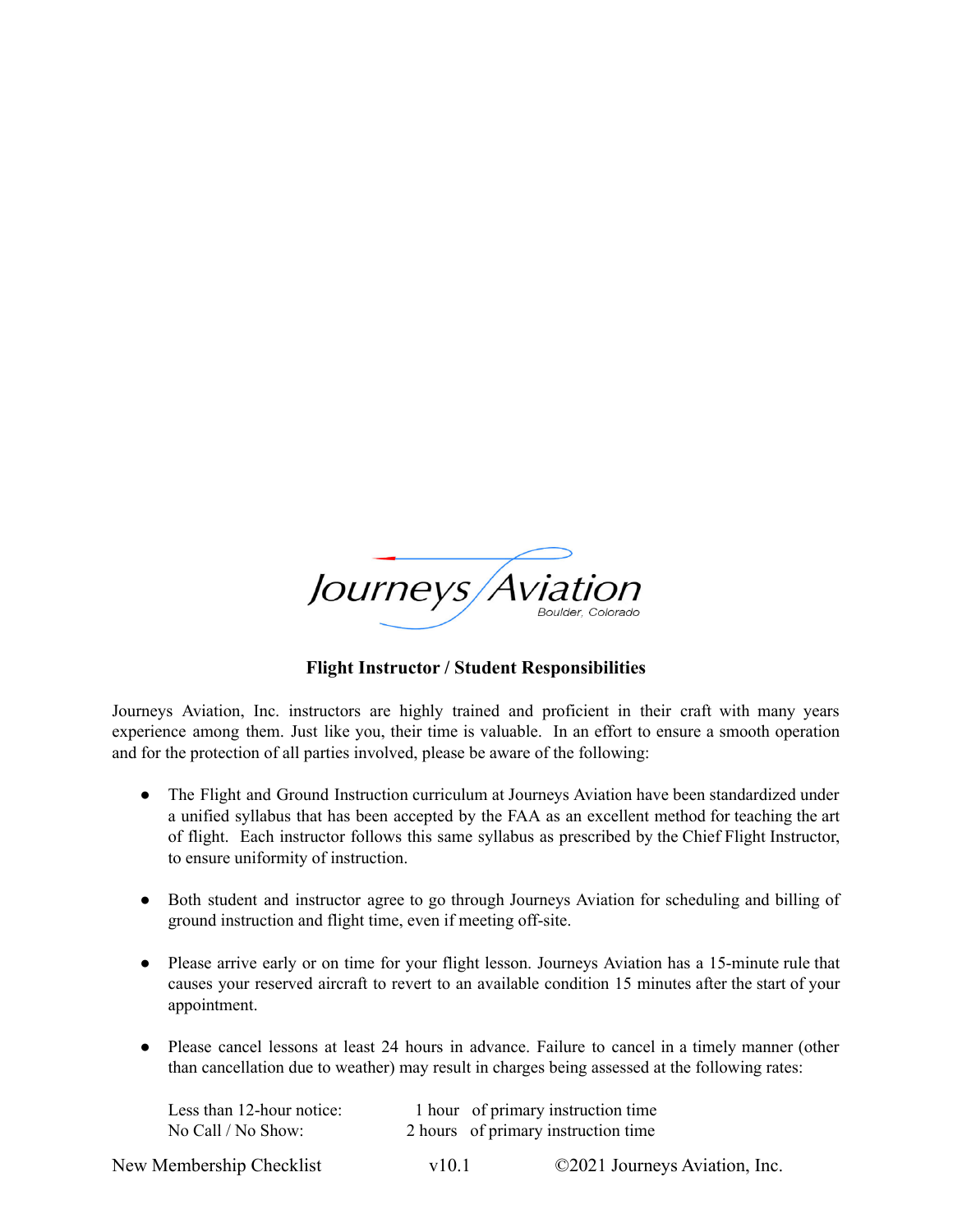- *●* Be prepared for each lesson, mentally and physically. If you are given a written or reading assignment, have them completed prior to your next lesson so you can take full advantage of the time you have with your instructor*.*
- Be prepared to assist in cleaning excess papers, wrappers, containers, rags, wipes, towels and miscellaneous debris from the aircraft as well as assisting in cleaning the wind screen and leading edges of the aircraft with cleaning supplies provided by Journeys.

Note: Front Desk personnel do not have the authority to leave a flight or ground instruction fee unpaid "on account" unless you have prepaid or have a credit balance "on account."

| Print Name: |       |  |
|-------------|-------|--|
|             |       |  |
|             |       |  |
|             |       |  |
| Signature:  | Date: |  |

### JOURNEYS AVIATION, INC. RELEASE AND WAIVER OF LIABILITY

At my request, I am being permitted to participate in flying activities, including aerial flight and ground operations, with Journeys Aviation, Inc. (hereafter designated Journeys), a Colorado Corporation and its employees. Powered aircraft, gliders, tow planes and other vehicles and or equipment owned and operated by Journeys and its employees may be involved.

I understand that there are many significant risks, some predictable, some unpredictable, some known and some unknown, inherent in aerial flight and ground operations in powered or glider aircraft, including the risk of an aircraft accident resulting from pilot error, tow pilot error, maintenance error, instructor error, supervisory error or otherwise. I am knowingly and voluntarily assuming all of these risks and the consequences of these risks, including risk of my personal injury or death resulting from negligence or carelessness of Journeys, its employees, its officers, its directors, its agents, its instructors, its pilots, its tow pilots, its staff, or those otherwise acting on its behalf, including the estates, families, heirs and assigns of these entities and persons (hereinafter referred to collectively as "the releasees").

I do not want to put any assets of Journeys or of any of the other releasees at risk from claims or litigation resulting from my participation. It is my specific intent that if I become injured or killed while participating in training and or other flight or ground related activities, that no claims be made against Journeys or any of the other releasees, even if my injury or death were to arise out of the negligence or carelessness of Journeys or of any of the other releasees.

I understand and acknowledge that it is my responsibility to provide adequate life insurance, medical insurance and disability insurance on myself, or to possess sufficient assets to take care of the needs of myself, my survivors and my beneficiaries, should I be killed, injured, or disabled.

New Membership Checklist v10.1 ©2021 Journeys Aviation, Inc.